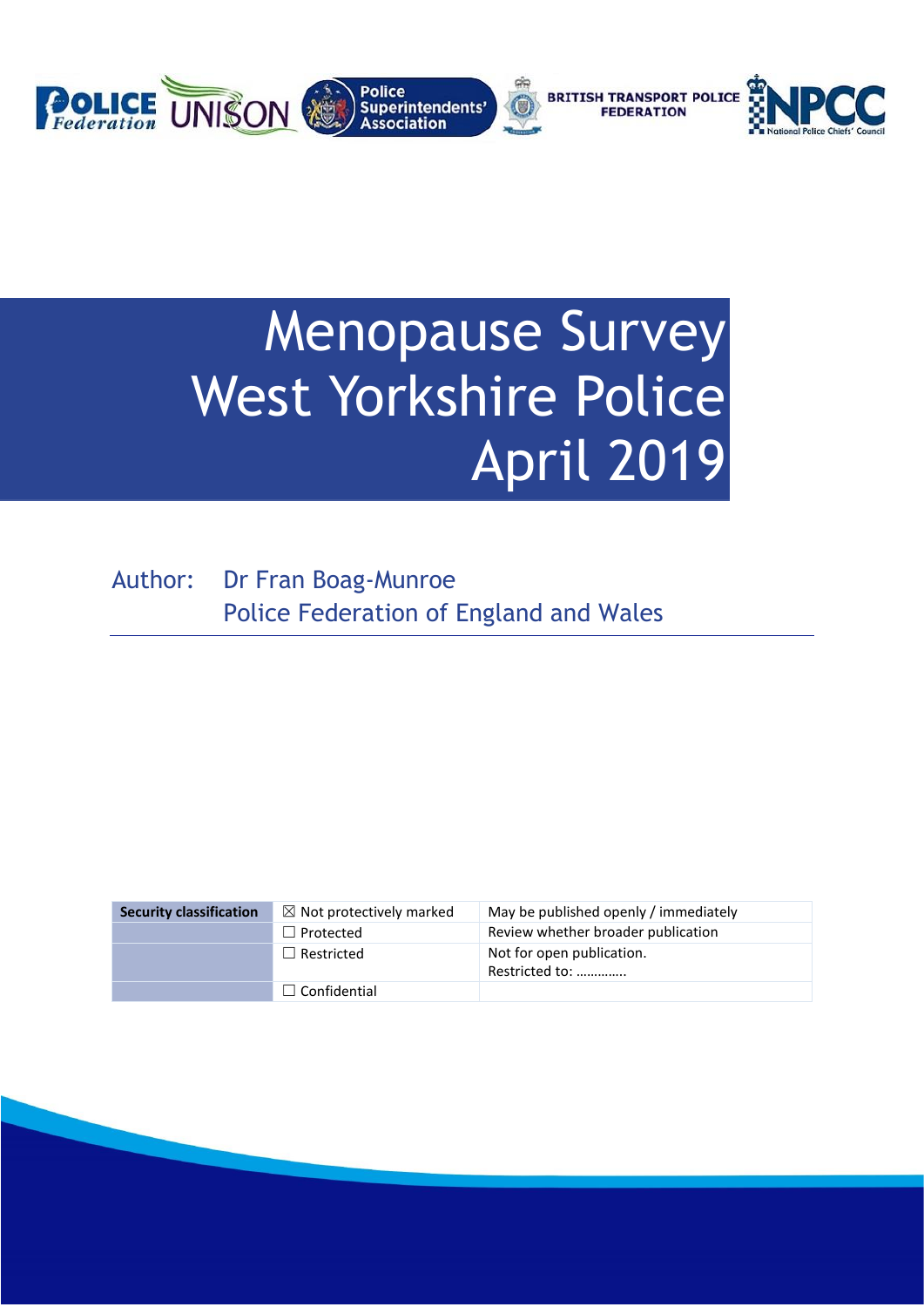### **Contents**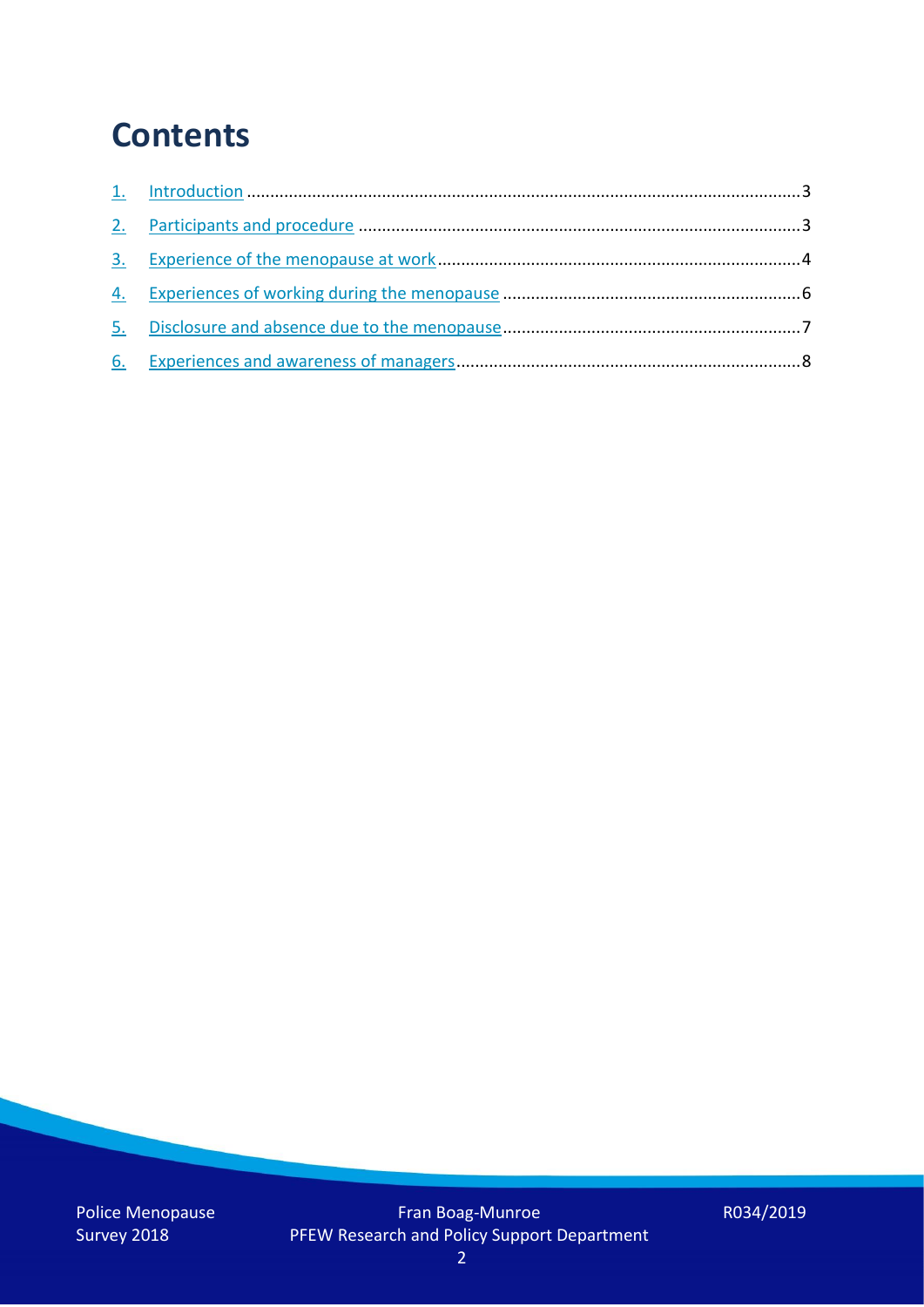## **1. Introduction**

The Menopause Survey 2018 was the first of its kind to examine the experiences and awareness of the menopause amongst police officers and police staff at a national level in England and Wales. In particular, it looked at the experiences of individuals who have either gone through or are going through the menopause and the experiences, as well as awareness of managers and supervisors in terms of supporting individuals who are going through the menopause.

This report provides an overview of some of the key findings from the survey for West Yorkshire Police.

### **2. Participants and procedure**

Overall 241 responses were received from respondents in West Yorkshire Police. 55% of responses were from police officers and 45% were from police staff. 170 respondents completed questions about their experiences of the menopause at work. 92 respondents answered questions relevant to line managers and supervisors (there was an overlap of 63 respondents who completed both sets of questions. A further 42 responses were received from other respondents within West Yorkshire Police (i.e. respondents without personal experience of the menopause or managerial responsibilities. Due to the smaller number of respondents within this latter group, these responses have not been reported below, however they have been included within the national statistics.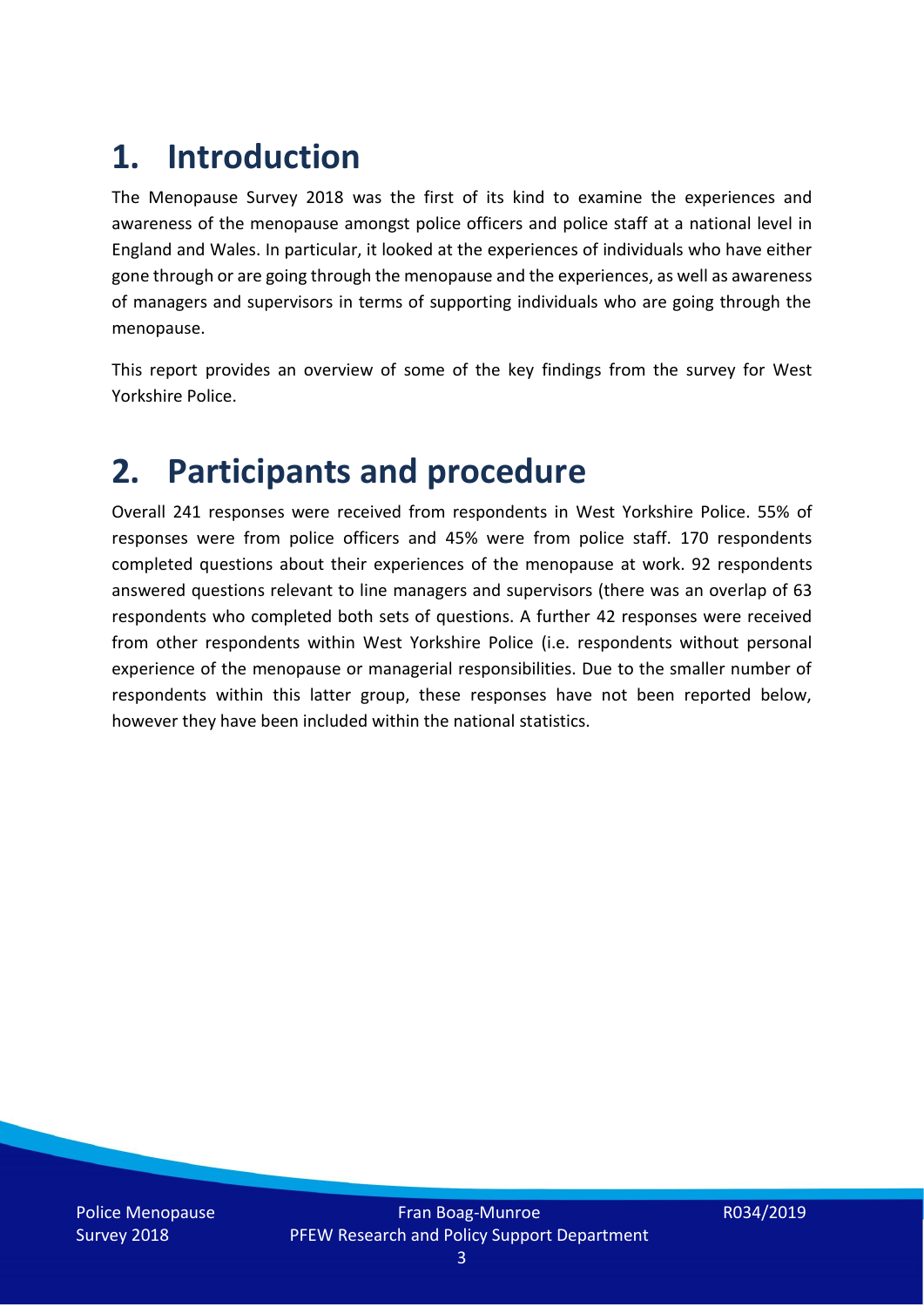### **3. Experience of the menopause at work**

72% of respondents in West Yorkshire Police said that symptoms of the menopause were either moderately or extremely problematic. This is lower than the national average, where 76% of respondents reported that symptoms of the menopause were moderately or extremely problematic.



Respondents were asked about the aspects of their working environment that made coping with symptoms of the menopause moderately or extremely difficult. The proportion of respondents in West Yorkshire Police who reported that these aspects of their working environment made coping moderately or extremely difficult are presented in Table 1 below, along with the corresponding proportions for the country as a whole.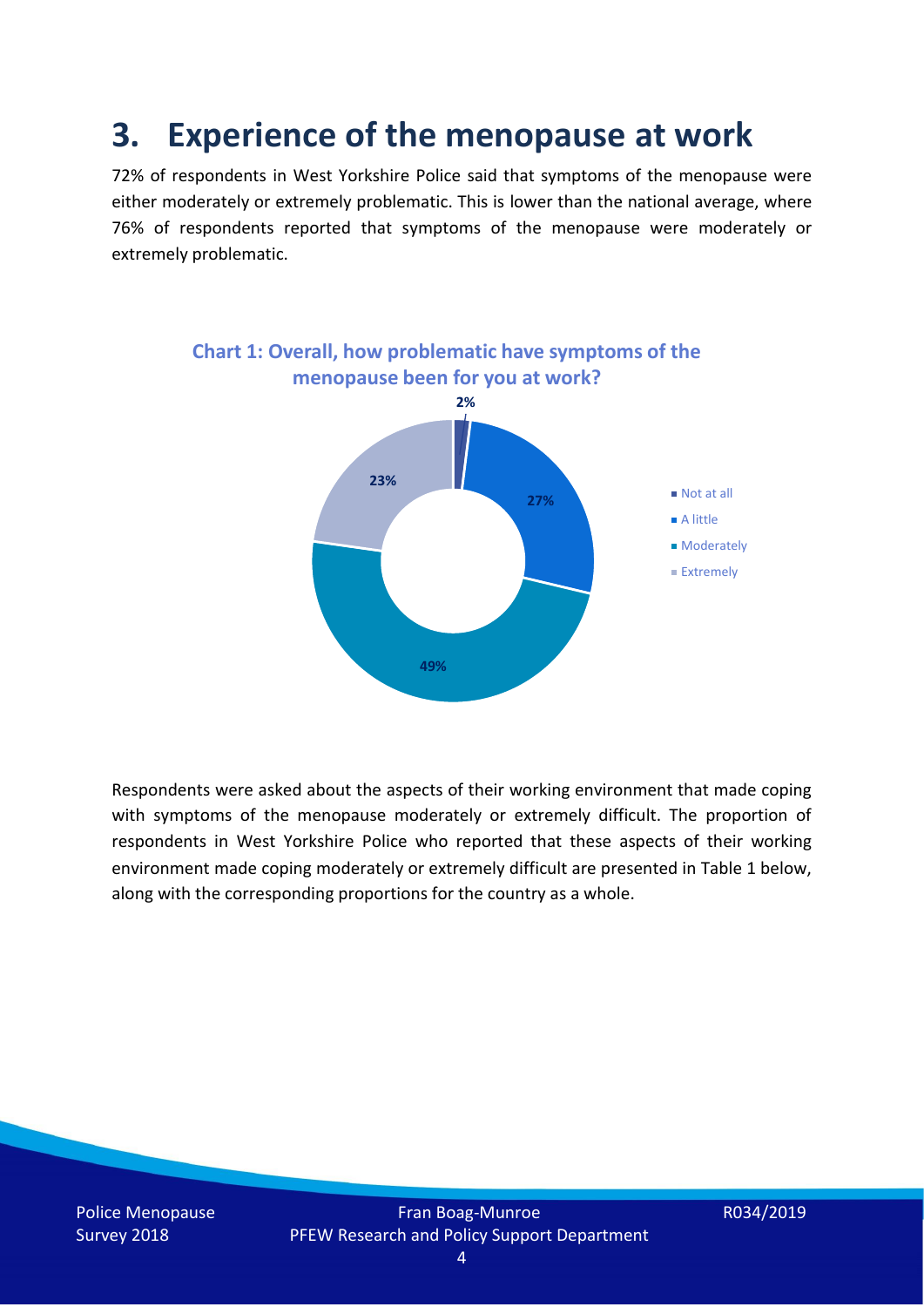Table 1: Aspects of the working environment (where applicable) that made coping with symptoms of the menopause moderately or extremely difficult

|                                   | <b>West Yorkshire Police</b> | <b>National Sample</b> |
|-----------------------------------|------------------------------|------------------------|
| <b>Recalling detailed</b>         | 48%                          | 50%                    |
| information                       |                              |                        |
| <b>Having to work shifts</b>      | 24%                          | 33%                    |
| <b>Having fixed working hours</b> | 16%                          | 20%                    |
| The temperature of your           | 54%                          | 61%                    |
| working environment               |                              |                        |
| Inadequate opportunity to         | 52%                          | 57%                    |
| control ventilation in your       |                              |                        |
| working environment               |                              |                        |
| Inadequate access to toilet       | 11%                          | 16%                    |
| <b>facilities</b>                 |                              |                        |
| <b>Shared offices/workspaces</b>  | 25%                          | 27%                    |
| The physical demands of           | 19%                          | 26%                    |
| the job                           |                              |                        |
| The design of uniforms            | 16%                          | 23%                    |
| The pressure of tight             | 27%                          | 32%                    |
| deadlines                         |                              |                        |
| <b>Your workload</b>              | 36%                          | 38%                    |
| <b>Not being office-based</b>     | 6%                           | 9%                     |
| <b>Having to make difficult</b>   | 26%                          | 26%                    |
| decisions within your job         |                              |                        |
| <b>Having to attend formal</b>    | 16%                          | 18%                    |
| meetings                          |                              |                        |
| <b>Having to maintain your</b>    | 10%                          | 18%                    |
| position for long periods         |                              |                        |
| without relief                    |                              |                        |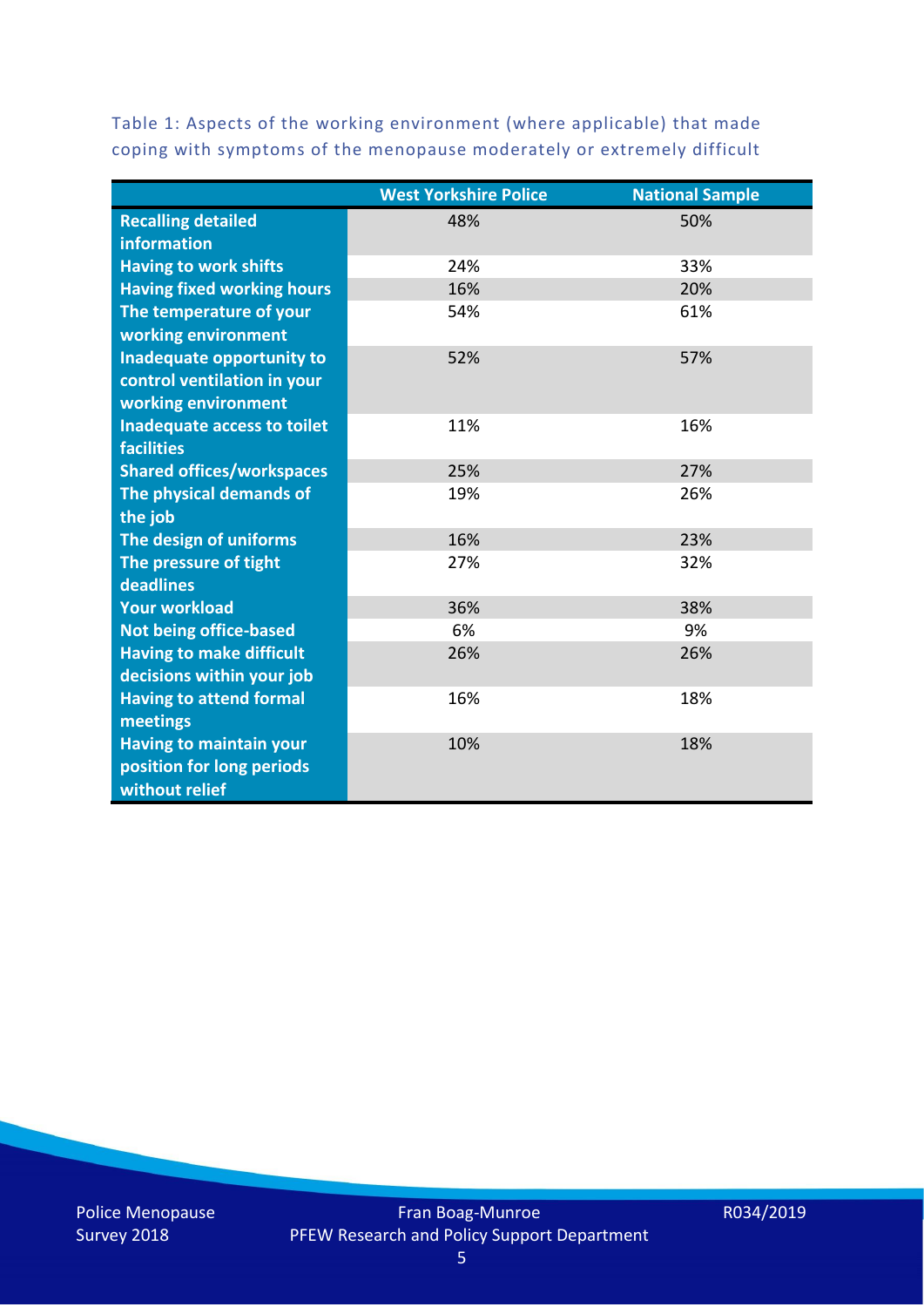### **4. Experiences of working during the**

### **menopause**

44% of respondents in West Yorkshire Police said that they felt that their job performance had been negatively affected by the menopause. This is lower than the national sample, where 46% felt that their job performance had been negatively affected by the menopause.

15% of respondents felt that the menopause had negatively affected their manager's and colleagues' views on their competence at work. Within the national sample, 21% of respondents who had either gone through or were going through the menopause felt this way.

20% of respondents in West Yorkshire Police said that they had considered leaving because they have found it difficult to deal with the menopause at work. This is the same as the national average, where 20% of respondents said that they had considered leaving as a result of the menopause.



#### **Chart 2: Experiences of work as a result of the menopause**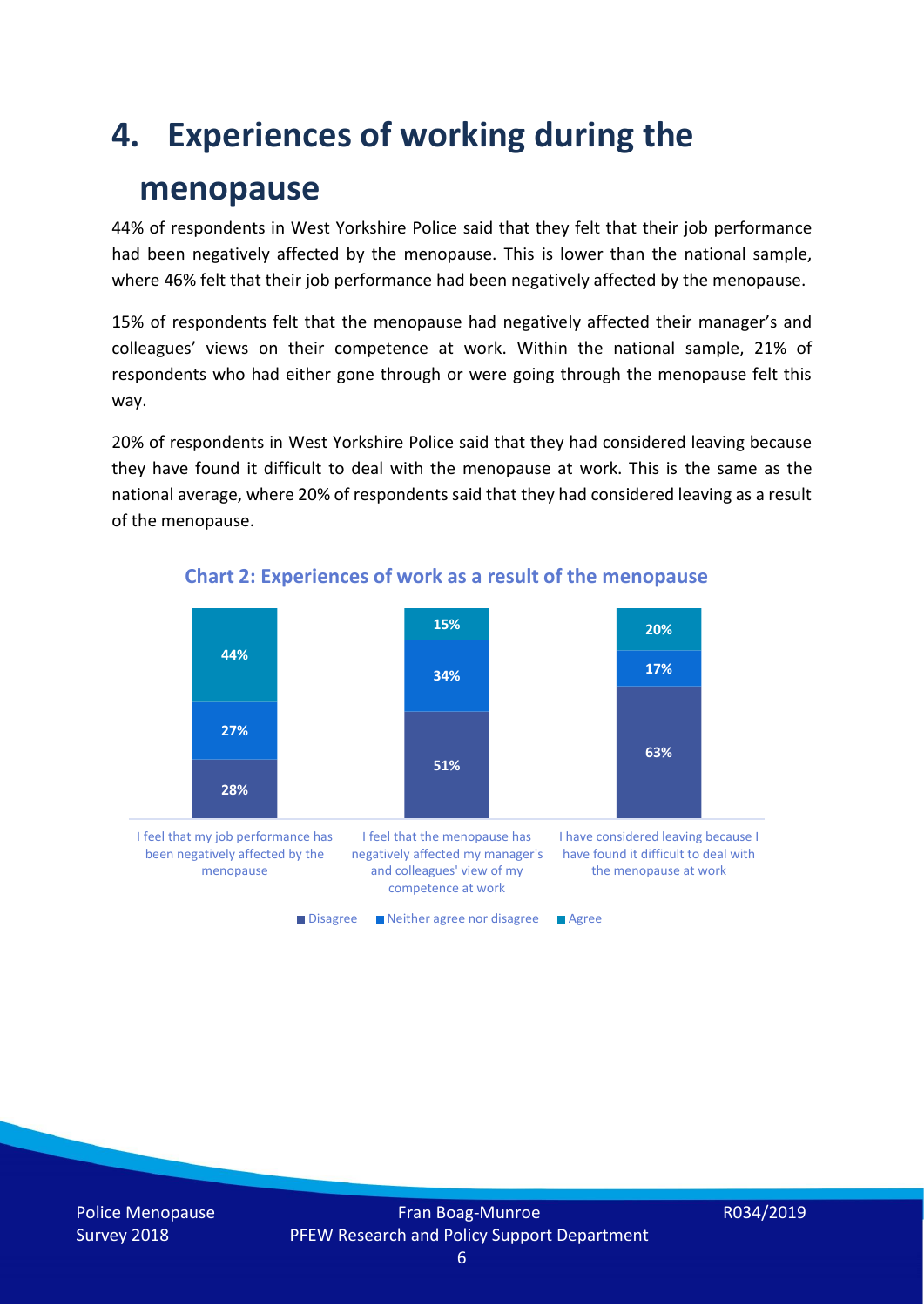# **5. Disclosure and absence due to the**

### **menopause**

47% of respondents in West Yorkshire Police said that they had disclosed to their line manager that they were experiencing symptoms of the menopause. 51% said that they had not disclosed to their line manager (the remainder did not feel this was applicable to them). Respondents in West Yorkshire Police were equally likely to have told their line manager that they were experiencing symptoms of the menopause compared to the national sample, where 47% had disclosed to their line manager.

11% of respondents in West Yorkshire Police said that they had taken sickness absence because they were experiencing symptoms of the menopause. In addition, 53% said that they had attended work despite feeling that they should have really taken sick leave because of their symptoms (i.e. menopause-related "presenteeism") and 38% said that they had taken annual leave or rest days to take time off because they were experiencing symptoms of the menopause (i.e. menopause-related leaveism).

Comparison of the proportions of respondents in West Yorkshire Police reporting menopause-related sickness absence, presenteeism and leaveism compared to the national average are presented in Table 2 below.

|                          | <b>West Yorkshire Police</b> | <b>National Sample</b> |
|--------------------------|------------------------------|------------------------|
| <b>Menopause-related</b> | 11%                          | 18%                    |
| sickness absence         |                              |                        |
| Menopause-related        | 53%                          | 62%                    |
| presenteeism             |                              |                        |
| Menopause-related        | 38%                          | 35%                    |
| leaveism                 |                              |                        |

#### Table 2: Menopause-related sickness absence, presenteeism and leaveism